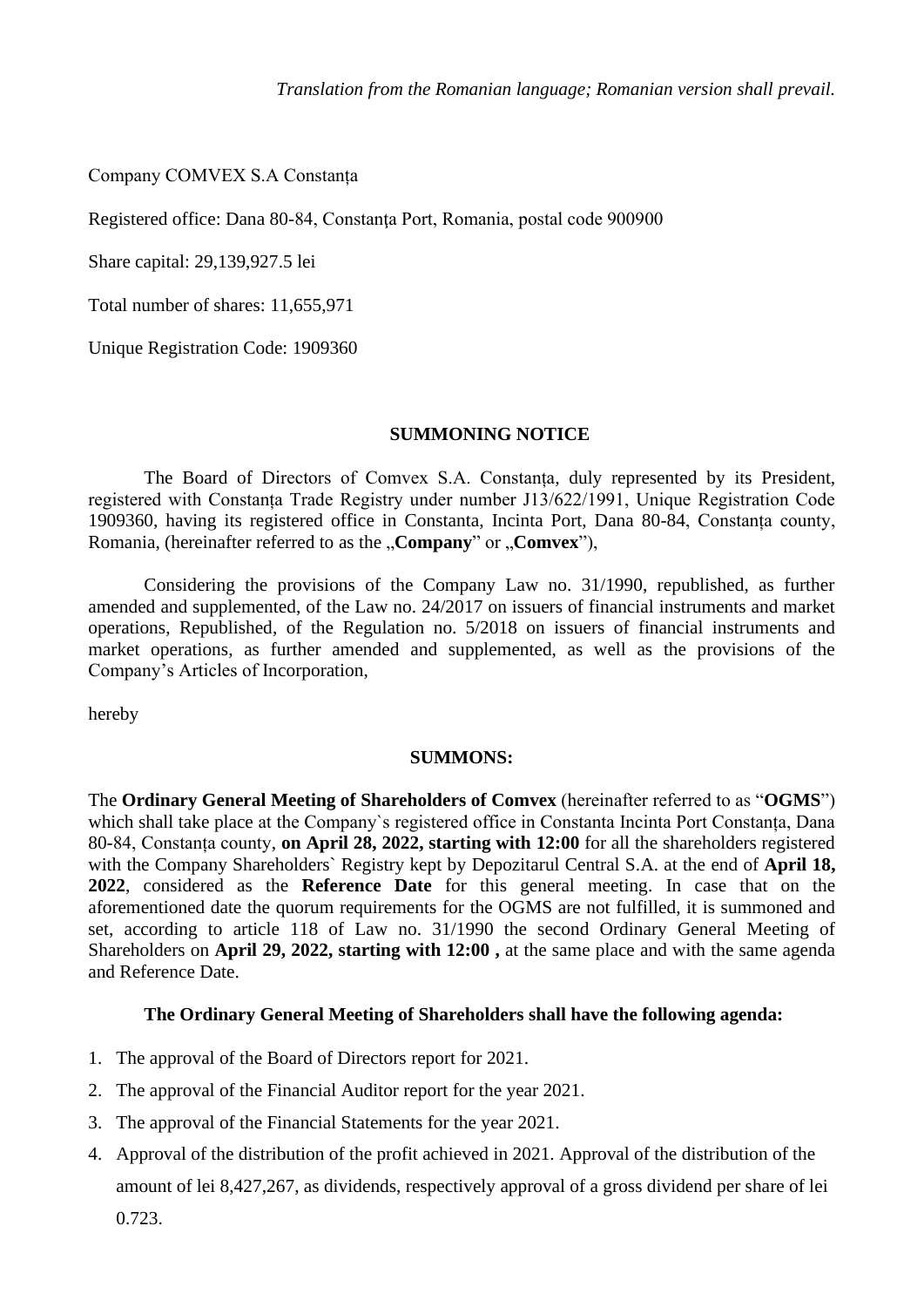- 5. The approval of the discharge of liability of the directors for their activity during 2021.
- 6. The approval of the Income and expenditure Budget for the year 2022.
- 7. The appointment of a member of Comvex Board of Directors for filling in the position previously held by Md. Ivanescu Panait, who passed away.
- 8. The approval of the date of **June 3 2022** as the date of registration, in compliance with the provisions of article 87 para 2. of Law no. 24/2017 (R) and article 2 para (2) letter f) of Regulation no. 5/2018.
- 9. The approval of the date of **June 2 2022** as "ex date", in compliance with the provisions article 2 para 2 letter l) of Regulation no. 5/2018 on issuers of financial instruments and market operations.
- 10. The approval of **June 22 2022** as payment day in compliance with the provisions of article 87 para 2 of Law no. 24/2017 (R), article 2 para 2 letter h) and article 178 of Regulation no. 5/2018.
- 11. The approval of the appointment of Mr. Viorel PANAIT and Mrs. Madalina MILITARU to severally or jointly sign all the documents related to the resolutions of the meeting, as well as to fulfil all the legal formalities necessary for the registration and publicity of each of the OGMS resolutions with the competent authorities, in accordance with the applicable legal provisions.

# **DETAILED INFORMATION REGARDING THE SHAREHOLDERS RIGHTS AND THE PROCEDURE**

# **A. The Company`s shareholders rights to introduce new matters on the agenda and to make new resolution proposals**

The shareholders representing, individually or jointly, at least 5% of the Company's share capital have the right, in accordance with the applicable legal provisions, to introduce new matters on the agenda of the OGMS as well as to make new resolution proposals for the matters included or proposed to be included on the agenda of the OGMS.

Each new matter must be accompanied by a justification or by a project resolution to be passed by the OGMS.

The aforementioned rights may be exclusively exercised in writing and the documents comprising the proposals must be send by e-mail having attached the extended electronic signature, at [agaaprilie2022@comvex.ro,](mailto:agaaprilie2022@comvex.ro) so that these proposals are received by the Company by the end of the working day (16:00) of the last day of the deadline, within a 15 days term starting with the publishing date of the present summoning notice, respectively until **April 11, 2022, 16:00,** clearly mentioning on the subject "**For the Ordinary General Meeting of Shareholders of April 28/29, 2022**", or send personally, by post or by courier and submitted/received at the Company`s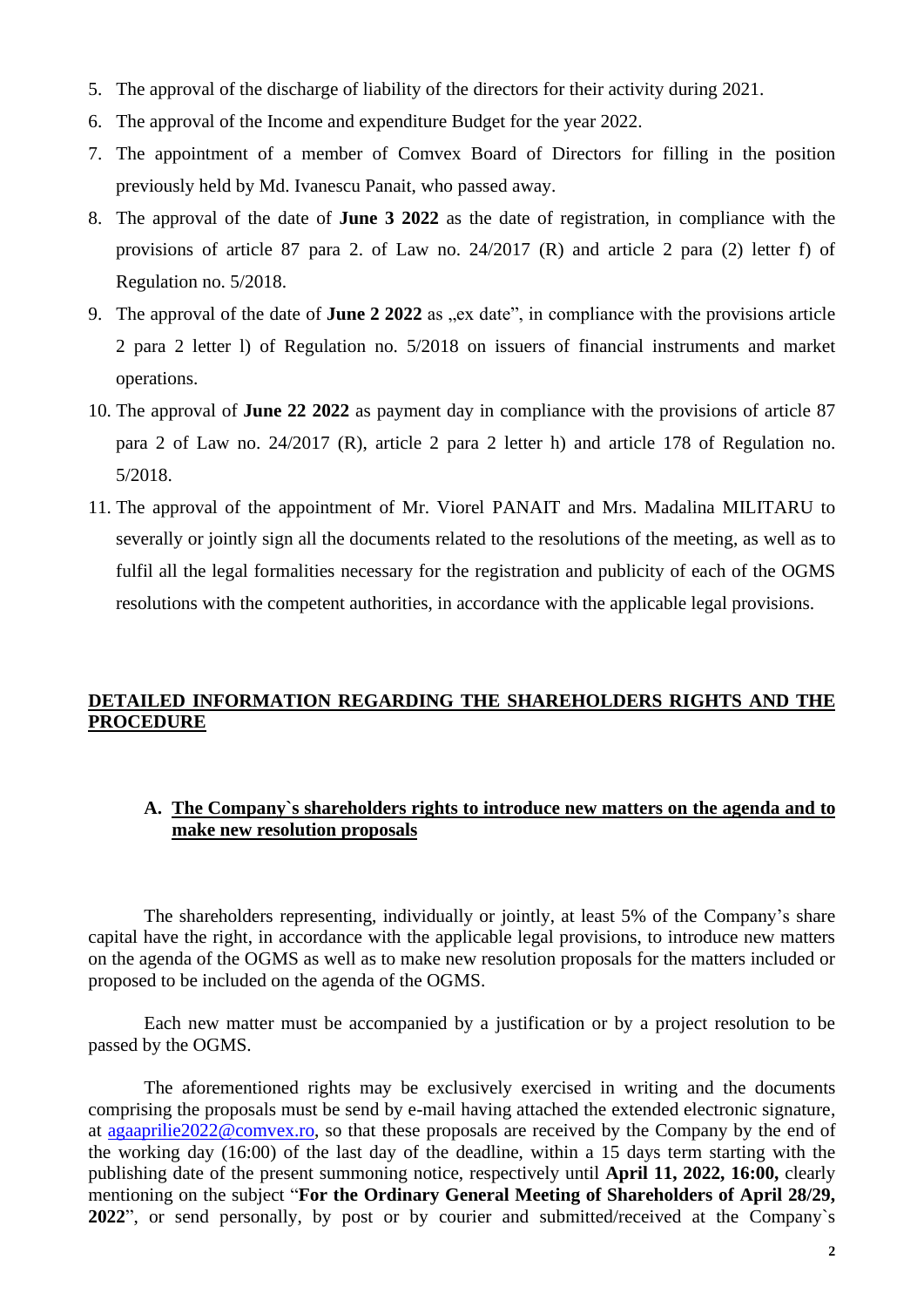headquarter, so that these are registered as received at the Company's registration desk by the end of the working day (16:00) within a 15 days term starting with the publishing date of the present summoning notice, respectively until **April 11, 2022, 16:00** clearly mentioning on the envelope "**For the Ordinary General Meeting of Shareholders of April 28/29, 2022**".

For the purpose of proving the Company's shareholder status, the shareholders will provide the following documents issued by Depozitarul Central S.A. or by the participants providing custody services under the conditions stipulated under Law no. 24/2017 and the Regulation no. 5/2018:

- a) the account statement, which shows the capacity as shareholder and the number of shares owned;
- b) documents attesting the enrolment of the information regarding the legal representative with Depozitarul Central S.A.

The documents proving the capacity as legal representative submitted in a foreign language, other than English language shall be accompanied by a Romanian or English authorised translation.

### **B. The shareholders right to propose candidates for the Director position**

Any interested shareholder can propose, in writing, candidates for filling the vacancy of member of the Board of Directors The proposals shall comprise information regarding the name, domicile and professional qualifications of the person/persons proposed, as well as the fulfilment of the eligibility criteria.

The list comprising the information regarding the name, domicile and professional qualification of the proposed candidate for the position of director shall be at the disposal of the shareholders, as the proposals are being submitted, at the Company`s headquarter and on the Company`s web site, this list may be amended and consulted by the shareholders. The list comprising the information on the name, domicile and professional qualification of the proposed persons, shall be updated by the Company, on the first working day after the submission of the proposals and can be obtained from the Company`s headquarter or from the Company`s web site [www.comvex.ro.](http://www.comvex.ro/)

The candidates for the position as member of the Board of Directors must fulfil the eligibility criteria provided by the Resolution of the Extraordinary General Meeting of Shareholders no. 93 of October 2, 2006. For this purpose, in order to be nominated for filling the vacancy of member of the Boards of Directors, any candidate must meet the following eligibility criteria:

- 1. Individuals:
- a) Must be graduates of higher education;
- b) Must be graduates of at least one postgraduate course in the field of bulk cargoes operation in sea ports and at least one course in the field of cargo handling port operations organised by a higher education establishment accredited by CNEAA/ARACIS and audited by Romanian Naval Authority (RNA) and the European Maritime Safety Agency (EMSA);
- c) Must carry out their activity and have a minimum of one year`s duration in a company authorised to carry out their activity in the following fields of activity: (a) Sea and coastal passenger water transport – NACE 5010; (b) Sea and coastal freight water transport – NACE 5020; (c) Warehousing and storage – NACE 5210; (d)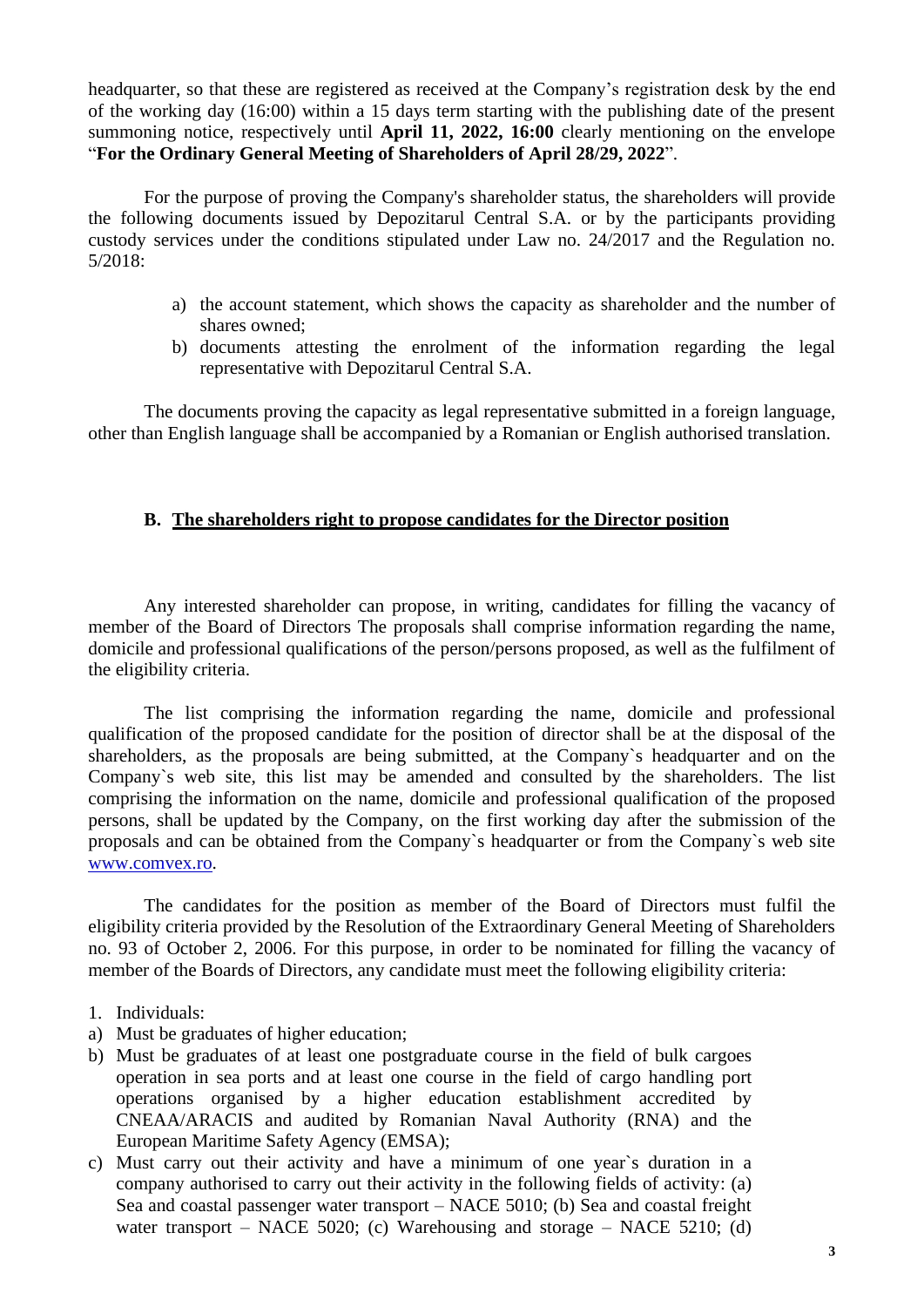Service activities incidental to water transportation – NACE 5222; (e) Cargo handling – NACE 5224.

- 2. Legal entities:
	- a) The legal entity must have implemented an ISO 9001 quality management system for at least one of the following activities: NACE 5010, 5020, 5210, 5222, 5224, certified by a recognized certification body;
	- b) The legal entity must have a certificate confirming it complies with the requirements of MMS 4001 standard on Maritime Management System;
	- c) The turnover based on the balance sheet as of 31.12.2005 must be higher than RON 5,000,000;
	- d) The permanent representative of the legal entity candidate must meet the requirements of point 1 letters (a), (b), (c) provided for individuals.

The following documents shall be attached to each proposal:

- (i) The following documents shall be submitted for individuals: a copy of the identity card (BI/CI/Passport/ Resident Permit or other similar document issued by a competent authority of any jurisdiction), CV and the copies/proofs referring to the appropriate qualifications attesting the eligibility of the person who intends to candidate.
- (ii) The following documents shall be submitted for legal entities: the copy of the registration certificate issued by the competent authority in this respect (i.e. Trade Registry), incumbency certificate, the copy of the ISO 9001 certificate, copy of the MMS 4001 certificate, copy of the licence/authorisation for the company activity, as well as any other supporting documents proving the eligibility conditions are met for the entity who intends to run. The permanent representative of the legal entity will present all the supporting documents referred to at point i) above.

The Board of Directors will centralize the proposals submitted until the deadline of April 11, 2022, will verify the fulfilment by the proposed persons of all eligibility criteria established by the resolution of the EGMS no. 93 of October 2, 2006 and will provide the List of candidates nominated for the election as director by the OGMS.

The list comprising the detailed information on the nominated candidates, according to the eligibility criteria established by EGMS Resolution no. 93 of October 2, 2006, for filling the vacancy of member of the Board of Directors will be at the disposal of the shareholders as of April 15, 2022 and it can be obtained by the shareholders from the Company`s headquarter or from the Company`s web site [www.comvex.ro.](http://www.comvex.ro/)

The aforementioned rights in letter B may be exclusively exercised in writing and send personally, by post or by courier and submitted/received at the Company`s headquarter, so that these are registered as received at the Company's registration desk by the end of the working day (16:00) within a 15 days term starting with the publishing date of the present summoning notice, respectively until April 11, 2022, 16:00 clearly mentioning on the envelope "For the Ordinary General Meeting of Shareholders of April 28/29, 2022" or by e-mail at [agaaprilie2022@comvex.ro,](mailto:agaaprilie2022@comvex.ro) so that they are received by the Company by the end of the working day (16:00) of the last day of the deadline, within a 15 days term starting with the publishing date of the present summoning notice, respectively until April 11, 2022, 16:00, clearly mentioning on the subject "For the Ordinary General Meeting of Shareholders of April 28/29, 2022",

For the purpose of proving the Company's shareholder status, the shareholders will provide the following documents issued by Depozitarul Central S.A. or by the participants providing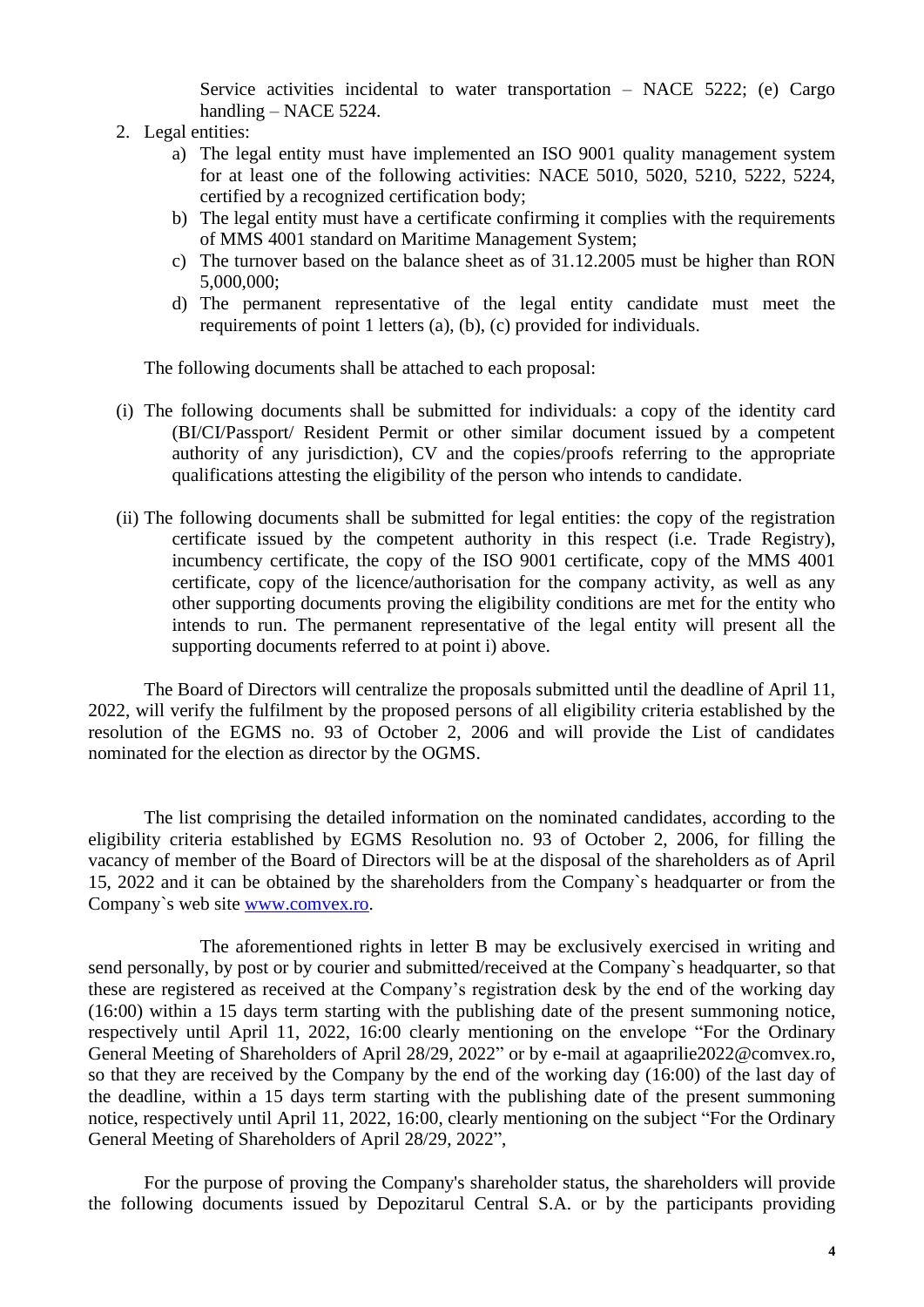custody services under the conditions stipulated under Law no. 24/2017 and the Regulation no. 5/2018:

- a) the account statement, which shows the capacity as shareholder and the number of shares owned;
- b) documents attesting the enrolment of the information regarding the legal representative with Depozitarul Central S.A.

The documents submitted in a foreign language, other than English language (excepting the identity documents that are valid in Romania) shall be accompanied by a Romanian or English authorised translation.

#### **C. The shareholders right to submit enquires concerning the agenda**

Any interested shareholder of Comvex, which is registered at the Reference Date, is entitled to submit enquiries in writing with respect to the matters on the agenda of the OGMS.

Any enquire shall be submitted in writing, and send by e-mail having attached the extended electronic signature, at [agaaprilie2022@comvex.ro,](mailto:agaaprilie2022@comvex.ro) so that they are received by the Company by the end of the working day (16:00) on **April 26, 2022**, clearly mentioning on the subject "**For the Ordinary General Meeting of Shareholders of April 28/29, 2022**", or shall be sent personally, by post or by courier and submitted/received at the Company`s headquarter so that these are registered as received at the Company's registration desk by the end of **April 26, 2022** (16:00) clearly specifying on the envelope "**For the Ordinary General Meeting of Shareholders of April 28/29,2022**".

The Company may answer to the shareholders enquires including by way of posting the answers on the Company`s web site, frequently asked questions section, having the question – answer format, and for the questions with the having the same content, the Company shall give a general answer. The right to submit enquires and the Company`s obligation to answer, shall be subject to the protection of privacy and business interests of the Company.

Any enquires with respect to the matters on the agenda, shall be accompanied by the following identity documents:

- a) In case of individuals: a copy of the valid identity document (ID/Passport/Resident Permit or other similar document issued by a competent authority of any jurisdiction).
- b) In case of legal persons, the capacity of legal representative is established based on Comvex list of shareholders at the Reference Date, received from the Depozitarul Central S.A. However, for the cases when the shareholder has not previously informed Depozitarul Central S.A. regarding his legal representative or if this information is not indicated in Comvex list of shareholders at the Reference Date, received from the Depozitarul Central S.A., than the shareholders must submit an official document attesting the capacity of the legal representative of the shareholder (the proof issued by the Trade Register or by other competent authority from the state where the shareholder is registered, within its validity term, in copy or scanned in the case of transmission by electronic means of communication).

The documents submitted in a foreign language, other than English language (except for identity documents valid in Romania) shall be accompanied by a Romanian or English authorised translation.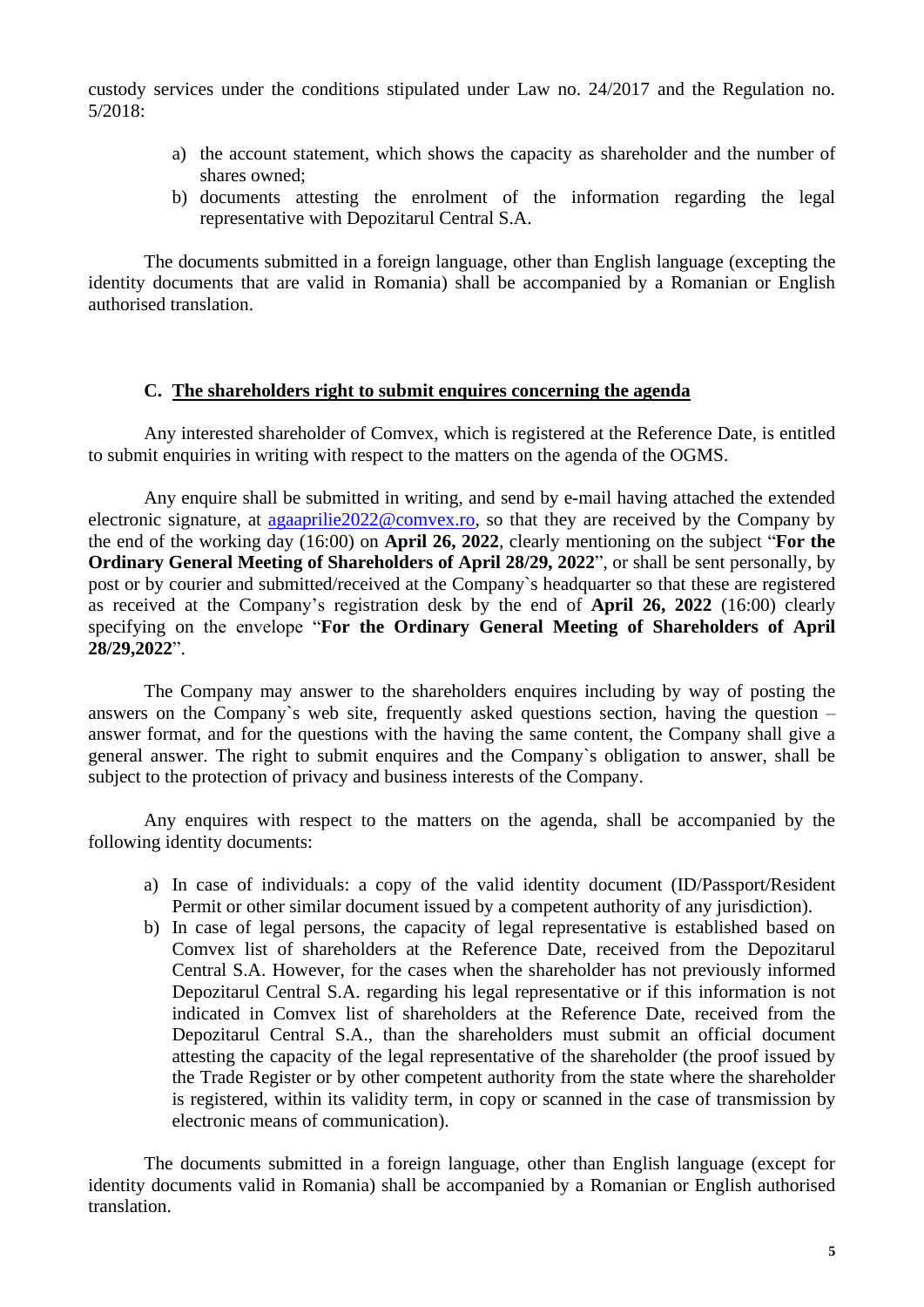## **D. The right of the Company`s shareholders to attend the Ordinary General Meeting of Shareholders**

At the OGMS can participate and vote only the shareholders of the Company registered with the Company's Shareholders Registry at the Reference Date **April 18, 2022**, in accordance with the legal provisions and the provisions of the Articles of Incorporation, **in person** (through legal representative, for legal entities) or **represented** (with a Special or a general power of attorney, in accordance with the legal provisions or with the Affidavit given by the custodian) with the observance of the legal limitations, or, before the OGMS, **by correspondence** (based on the Correspondence voting form).

**The access and/or the voting by correspondence** of the shareholders of the Company entitled to participate to the OGMS is permitted subject to proofing their identity based on, for the Comvex individuals shareholders, the identification document (identity card for the Romanian citizens or, as the case may be, passport/residence permit for the foreign citizens or similar document issued by a competent authority in any jurisdiction) and, for legal entities, the identification document of the legal representative (identity card for the Romanian citizens or, as the case may be, passport/residence permit for the foreign citizens or similar document issued by a competent authority in any jurisdiction).

**The representatives of the individuals**, shareholders of Comvex, will be identified based on the identification document (identity card for the Romanian citizens or, as the case may be, passport/residence permit for the foreign citizens or similar document issued by a competent authority in any jurisdiction) accompanied by the Special or general power of attorney signed by the shareholder of the Company.

**The representatives of the shareholders, legal entities, of Comvex** will proof their capacity based on the identification document (identity card for the Romanian citizens or, as the case may be, passport/residence permit for the foreign citizens or similar document issued by a competent authority in any jurisdiction) accompanied by the Special or general power of attorney signed by the legal representative of the respective legal entity.

**The capacity of shareholder** and, in case of shareholders, legal entities, **the capacity of the legal representative** shall be acknowledged based on the Comvex list of shareholders from the Reference Date received from the Depozitarul Central S.A.

However, for the cases when (i) individuals, shareholders of Comvex have not previously registered with Depozitarul Central S.A. the valid identification details, than they must submit the copy of the valid identity document (identity card, passport/residence permit or similar document issued by a competent authority in any jurisdiction); (ii) the legal representative of shareholders, legal entities is not indicated within Comvex list of shareholders at the Reference Date, received from Depozitarul Central S.A., than the shareholders must submit an official document attesting the capacity of the legal representative of the signatory of the Special power of attorney (the proof issued by the Trade Register or by other competent authority from the state where the shareholder is registered, within its validity term, in copy or scanned in the case of transmission by electronic means of communication).

Information regarding Special and general powers of attorney and the Voting by correspondence are mentioned under paragraphs E), F) and G) bellow.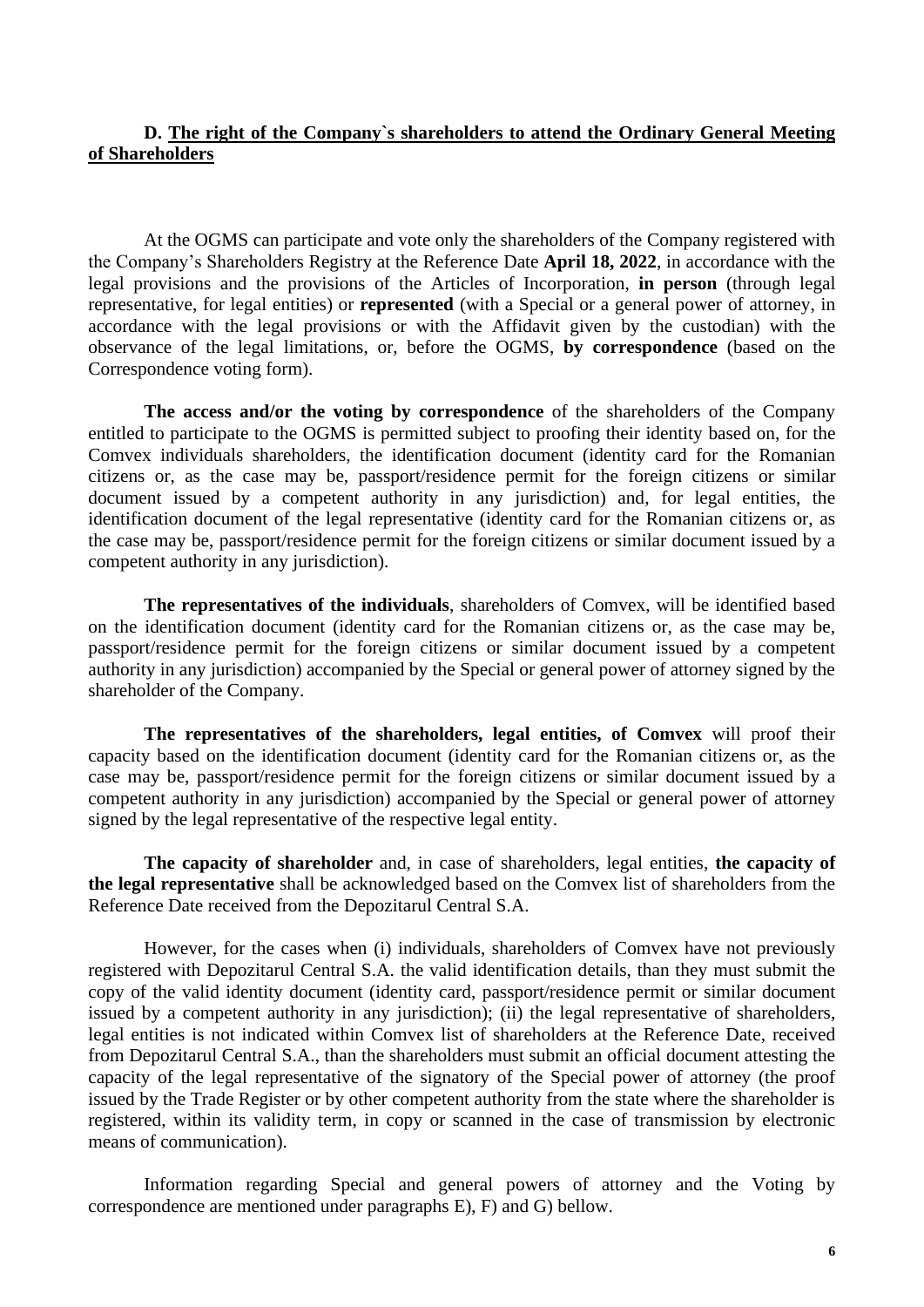The documents submitted in a foreign language, other than English language (except for identity documents valid in Romania) shall be accompanied by a Romanian or English authorised translation.

# **E. General power of attorney**

The shareholders of the Company registered at the Reference Date may be represented by designated representative based on General power of attorney, issued in accordance with the provisions of article 202 para. (1) of the Regulation no. 5/2018.

The Company does not provide a certain form for the General power of attorney.

Before their first use, the **General powers of attorney** will be submitted/delivered, in copy, including the certification for conformity with the original under the signature of the representative, in a manner which allows the registration of receipt with the Company's registry desk as of **April 26, 2022, 12:00**, clearly indicating on the envelope "**For the Ordinary General Meeting of Shareholders of April 28/29, 2022**".

The general powers of attorney, together with the relevant documents, can be delivered by e-mail having attached the extended electronic signature, at the address [agaaprilie2022@comvex.ro](mailto:agaaprilie2022@comvex.ro) in a manner which allows for the e-mail to be received by the Company until **April 26, 2022, 12:00,** indicating in the subject of the e-mail "**For the Ordinary General Meeting of Shareholders of April 28/29, 2022**" according to the above mentioned.

General power of attorney in copy, bearing the mention of the conformity with the original, will be kept by the Company, indicating this in the minutes of the OGMS. The General powers of attorney are valid for a period which cannot exceed 3 years, excepting the case when the parties have expressly provided a longer term.

Comvex shareholders can deliver the notification of the designation of the representative only in writing, either personal or via postal services, courier or electronic venues. The Company provides for the shareholders of Comvex who want to notify the designation of the representative by electronic venues, the e-mail address [agaaprilie2022@comvex.ro.](mailto:agaaprilie2022@comvex.ro)

For the validity of the mandate the representative should have the capacity of intermediary (as per the provisions of art. 2 para. 1 point 19 of the Law no. 24/2017 (R)) or lawyer, and Comvex shareholder should be their client. Furthermore, the representative must not be in a conflict of interest which may occur especially in one of the following cases:

- a) is a majority shareholder of the Company or of another entity controlled by the respective shareholder;
- b) is member of an administrative, management or supervision body of the Company, of a majority shareholder or of an entity controlled, in accordance with those indicated under a) above;
- c) is an employee or auditor of the Company or of a majority shareholder or of an entity controlled, in accordance with those indicated under a) above;
- d) is the spouse, relative, or similar till fourth grade inclusive of one of the individuals under  $a$ ) – c) above.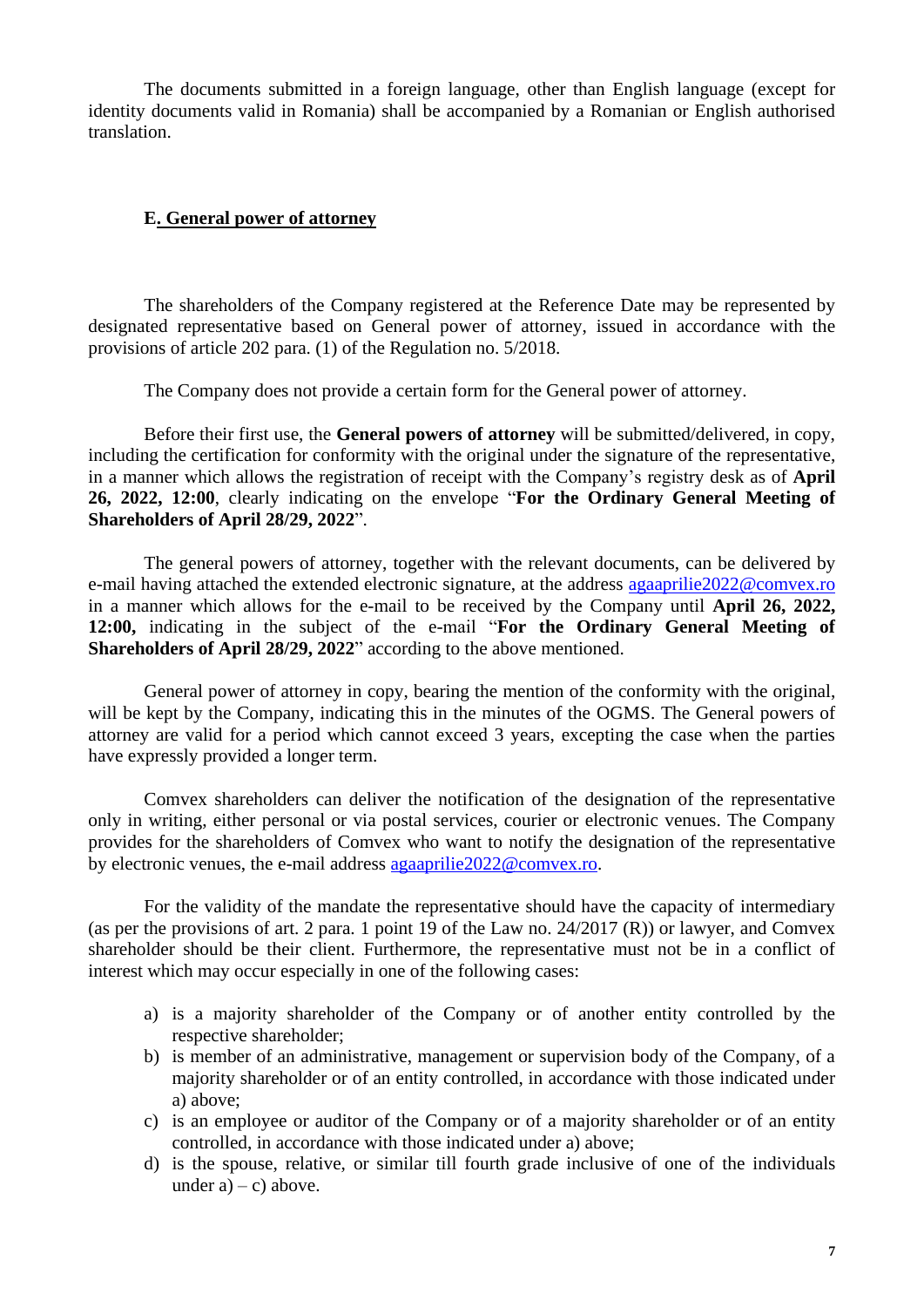The representative cannot be substituted by any other person, except when such power was expressly granted by the shareholder within the power of attorney. In case the representative is a legal person, it may exercise its mandate through any person part of its management bodies or its employees.

The General power of attorney must be personally signed by Comvex shareholder, including by attaching an extended electronic signature, as the case may be and shall be accompanied by an affidavit of the legal representative of the intermediary or by the lawyer who has been designated as a representative of the shareholder through the General power of attorney, which shall state that (i) the General power of attorney is issued by Comvex shareholder, as the client of the intermediary, or as the case may be, of the lawyer and (ii) the general power of attorney has been signed by the shareholder, including by attaching an extended electronic signature, if the case may be. The affidavit must be submitted in original with the Company, at the same time as the General power of attorney, signed and stamped, if the case may be.

Moreover, Comvex individual shareholders must send to the Company a copy of their identity document (ID card/ Passport/Residence permit or similar document issued by a competent authority in any jurisdiction).

The capacity of the legal representative of the shareholders legal entities of the Company is established based on Comvex list of shareholders at the Reference Date, received from the Depozitarul Central S.A. However, for the cases when the shareholder has not previously informed the Depozitarul Central S.A. regarding his legal representative or if this information is not indicated in Comvex list of shareholders at the Reference Date, received from the Depozitarul Central S.A., than the shareholders legal entities of the Company must submit an official document attesting the capacity of the legal representative of the shareholder (the proof issued by the Trade Register or by other competent authority from the state where the shareholder is registered, within its validity term, in copy or scanned in the case of transmission by electronic means of communication).

The documents submitted in a foreign language, other than English language (except for identity documents valid in Romania) shall be accompanied by a Romanian or English authorised translation.

#### **F. Special power of attorney**

The shareholders of Comvex registered at the Reference Date may be represented by designated representative based on a Special power of attorney.

The Special powers of attorney are valid exclusively for the OGMS for which it was granted by the Comvex shareholder, it shall have the form issued by the Company and shall indicate the vote instructions for each of the items on the agenda (respectively vote "For", "Against" or "Abstention").

The Special power of attorney forms for representing Comvex shareholders in the OGMS, which are available in Romanian and English language, may be obtained from the Company`s web site [www.comvex.ro](http://www.comvex.ro/) or at the Company`s registered office starting with **March 25, 2022**.

The Special power of attorney shall be executed in three originals (one for the Company shareholder, one for the representative and one for the Company), by filling in the Special power of attorney form made available by the Company, in Romanian or English language.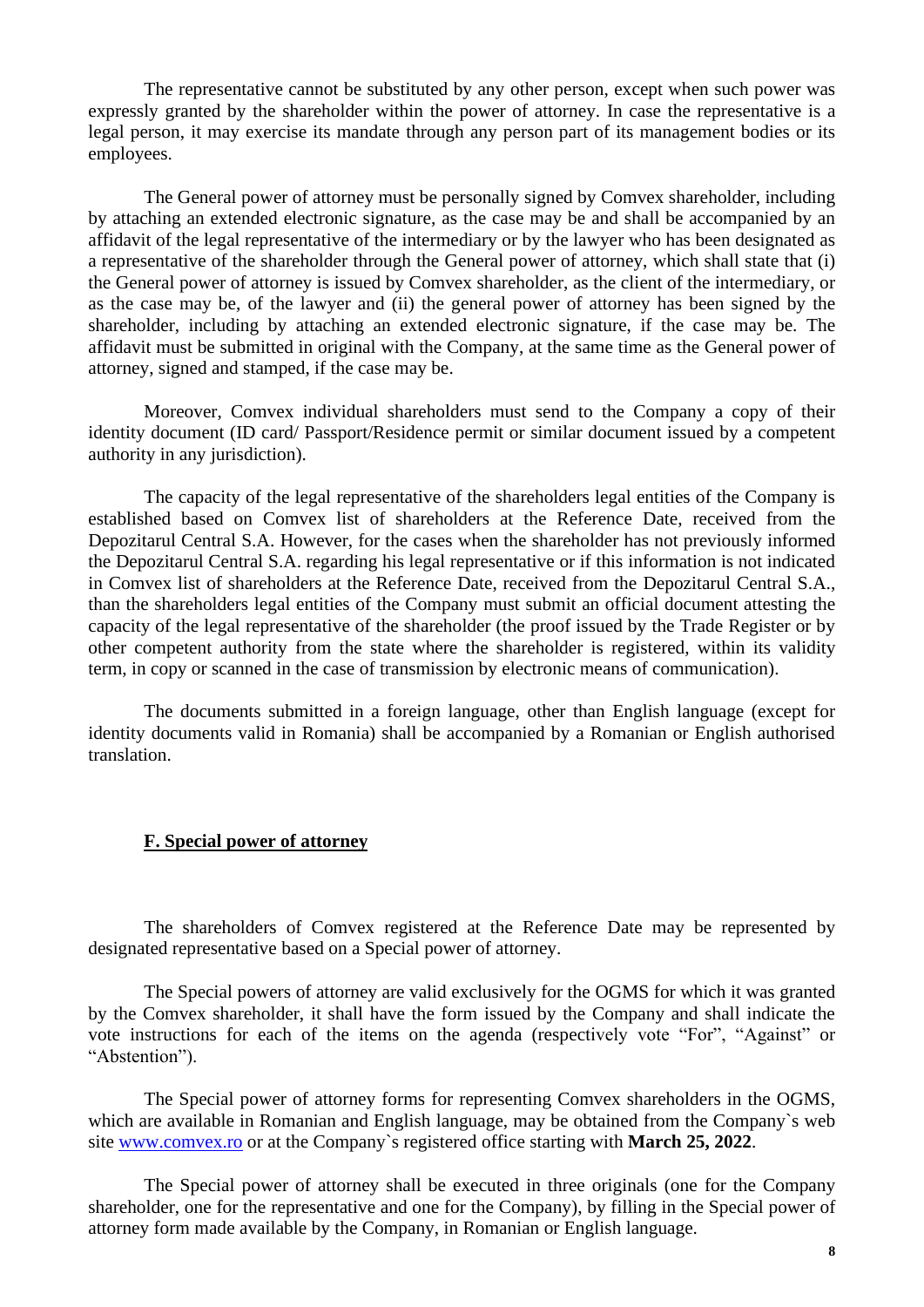For matters 5 and 7 on the agenda, which is subject to secret vote, there shall be used the Special power of attorney form dedicated to this matter and for matters 1, 2, 3, 4, 6, 8, 9, 10 and 11 on the agenda, there shall be used the Special power of attorney form dedicated to these matters made available by the Company.

An original of the Special power of attorney dedicate to matters 5 and 7 on the agenda, filled in and signed by the shareholder, either in Romanian or English language, shall be deposited within a separate envelope, closed, clearly mentioning on the envelope *"Confidential*" which shall be deposited, in turn, within the envelope containing the Special power of attorney dedicated to the other matters on the agenda of the OGMS, filled in and signed by the shareholder, either in Romanian or English language. The aforementioned powers of attorney shall be deposited at the Company registered office within a sealed envelope (clearly mentioning "**For the Ordinary General Meeting of Shareholders of April 28/29, 2022**") until **April 26, 2022, 12:00,** or delivered, in original, by postal services or courier, in a manner which allows the registration of receipt with the Company's registry desk as **of April 26, 2022**, **12:00**.

The Special powers of attorney for matters no. 1, 2, 3, 4, 6, 8, 9, 10 and 11 of the agenda of the OGMS, signed, having attached an extended electronic signature, together with the relevant documents, can also be sent by electronic venues by e-mail at [agaaprilie2022@comvex.ro,](mailto:agaaprilie2022@comvex.ro) clearly indicating in the subject "**For the Ordinary General Meeting of Shareholders of April 28/29, 2022**", in a manner which allows for the e-mail to be registered as received at the Company until **April 26, 2022, 12:00,** in accordance with the above mentioned. The Special power of attorney for matters no. 5 and 7 on the agenda of the OGMS, signed, having attached an extended electronic signature, shall be delivered by a separate e-mail, at the e-mail address [agaaprilie2022@comvex.ro,](mailto:agaaprilie2022@comvex.ro) indicating in the subject of the e-mail "**Confidential –For the Ordinary General Meeting of Shareholders of April 28/29, 2022**", in a manner which allows it to be registered as received by the Company until **April 26, 2022, 12:00.**, according to the above mentioned.

The Special powers of attorney that are not registered with the Company`s registry desk until the dates as mentioned above will not be considered for the purpose of establishing the attendance and voting quorum in OGMS.

The verification and validation of the Special powers of attorney deposited with the Company shall be made by the members of the OGMS Secretariat, appointed in accordance with the applicable legal provisions; they shall maintain the confidentiality over the vote instructions until the secret votes of the shareholders that are present to the OGMS or of the representatives of the shareholder to the OGMS are known.

Comvex shareholders can deliver the notification of the designation of the representative only in writing, either personal or via postal services, courier or electronic venues. The Company provides for the shareholders of Comvex who want to notify the designation of the representative by electronic venues the e-mail address [agaaprilie2022@comvex.ro.](mailto:agaaprilie2022@comvex.ro)

For the valid exercise of the voting right based on a Special power of attorney, the individual shareholders shall also submit a copy of the identity document (ID Card/Passport/Residence permit, or similar document issued by a competent authority in any jurisdiction). The capacity of legal representative of the shareholders legal entities of the Company is established based on Comvex list of shareholders at the Reference Date, received from Depozitarul Central S.A. However, for the cases when the shareholder has not previously informed Depozitarul Central S.A. regarding his legal representative or if this information is not indicated in Comvex list of shareholders at the Reference Date, received from Depozitarul Central S.A., than the shareholders must submit an official document attesting the capacity of the legal representative of the shareholder (the proof issued by the Trade Register or by other competent authority from the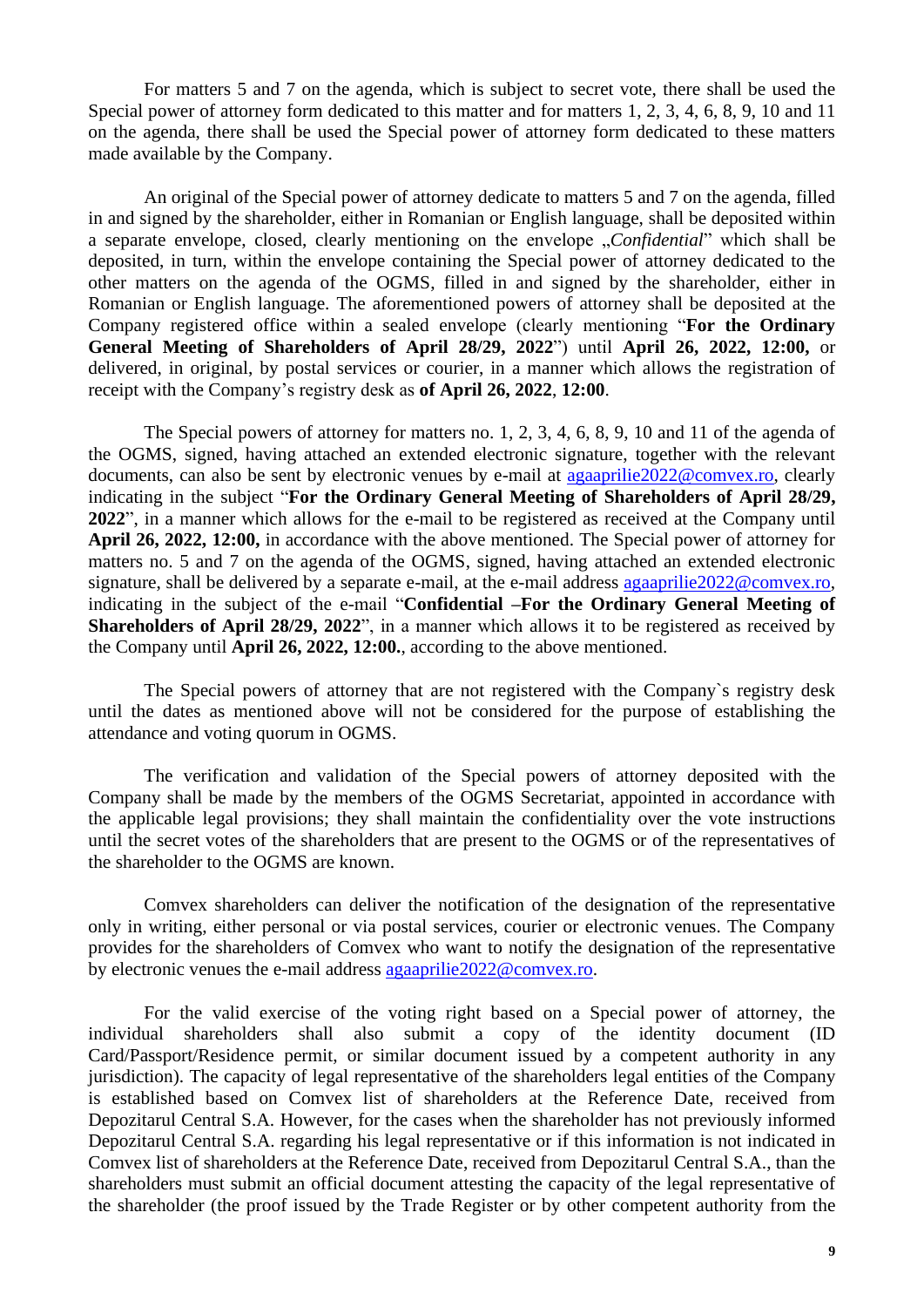state where the shareholder is registered, within its validity term, in copy or scanned in the case of transmission by electronic means of communication).

The documents submitted in a foreign language, other than English language (except for identity documents valid in Romania) shall be accompanied by a Romanian or English authorised translation.

When filling in the Special power of attorney the Company shareholders are kindly asked to consider the fact that new matters could be introduced on the agenda of the OGMS or new resolution proposals can be made and if the case may be, the amended agenda shall be available starting with **April 15, 2022**. Moreover, the Special power of attorney will also be updated with the name of the persons nominated for filling in the Company director vacancy. In both cases the Special power of attorney shall be updated and made available for the Company shareholders at the Company registered office or downloaded from the Company web site [www.comvex.ro](http://www.comvex.ro/) starting with **April 15, 2022**.

#### **G. Correspondence vote**

The shareholders of the Company registered at the Reference Date may exercise their voting right by correspondence before the OGMS.

The correspondence voting form shall be filled in on the form made available by the Company and shall indicate the vote instructions for each of the items on the agenda of the OGMS (respectively vote "For", "Against" or "Abstention").

The correspondence voting form for the OGMS, in Romanian and English language may be obtained at the Company registered office or downloaded from the Company web site [www.comvex.ro](http://www.comvex.ro/) starting with **March 25, 2022**.

For matters no. 5 and 7 on the agenda, which is subject to secret vote, it shall be used the special correspondence voting form dedicated to this matter and for matters no. 1, 2, 3, 4, 6, 8, 9, 10 and 11 on the agenda, it shall be used the correspondence voting form dedicated to these matters made available by the Company.

The correspondence voting form dedicated to matters no. 5 and 7 on the agenda, filled in and signed by the shareholder, in original, either in Romanian or English language, shall be deposited within a separate envelope, closed, clearly mentioning on the envelope "Confidential" which shall be deposited, in turn, within the envelope containing the correspondence voting form dedicated to the other matters on the agenda of the OGMS, filled in and signed by the shareholder, either in Romanian or English language and the relevant documents; these documents shall be sent, in original, at the Company registry desk in a sealed envelope (clearly indicating "**Correspondence vote - For the Ordinary General Meeting of Shareholders of April 28/29, 2022**"), until **April 28, 2022**, **12:00** or it shall be sent in original by post/courier in a manner which allows the registration of receipt with the Company's registry desk as of **April 28, 2022, 12:00.**

The correspondence voting form dedicated to matters no. 1, 2, 3, 4, 6, 8, 9, 10 and 11 signed, having attached an extended electronic signature, together with the relevant documents, can be sent by electronic venues by using the e-mail address [agaaprilie2022@comvex.ro,](mailto:agaaprilie2022@comvex.ro) clearly indicating at the subject of the e-mail "**For the Ordinary General Meeting of Shareholders of**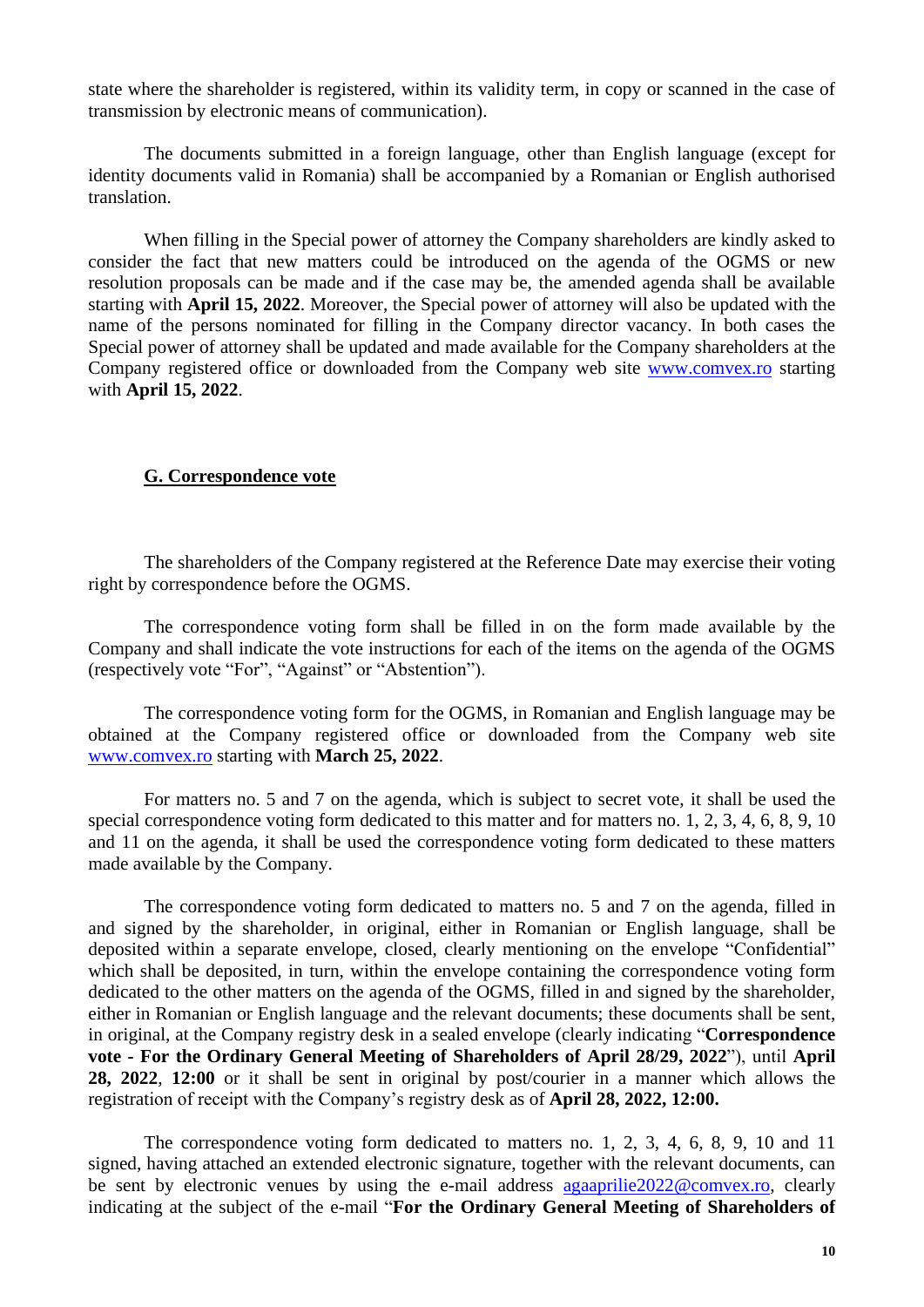### **April 28/29, 2022**" in a manner that allows it to be registered as received at the Company until **April 28, 2022, 12:00.**

The correspondence voting form dedicated to matters no. 5 and 7 on the agenda of the OGMS, signed, having attached an extended electronic signature, shall be delivered by a separate email, at the e-mail address [agaaprilie2022@comvex.ro](mailto:agaaprilie2022@comvex.ro) , clearly indicating in the subject of the email "**Confidential –For the Ordinary General Meeting of Shareholders of April 28/29, 2022**", in a manner which it to be registered as received by the Company until **April 28, 2022 12:00**, according to the above mentioned.

The centralisation, checking and recordkeeping of the Correspondence voting forms shall be made by the members of the OGMS secretariat, appointed in accordance with the applicable legal provisions; they shall maintain the confidentiality over the vote instructions until the secret votes of the shareholders that are present to the OGMS or of the representatives of the shareholder to the OGMS are known.

For the valid exercise of the voting right based on a Correspondence voting form, individual shareholders shall also submit a copy of the identity document (ID Card/Passport/Residence permit or other similar document issued by a competent authority in any jurisdiction). The capacity of the legal representative of the shareholders legal entities of the Company is established based on the Comvex list of shareholders at the Reference Date, received from the Depozitarul Central S.A. However, for the cases when the shareholder has not previously informed the Depozitarul Central S.A. regarding his legal representative or if this information is not indicated in the Comvex list of shareholders at the Reference Date, received from the Depozitarul Central S.A., then the shareholders must submit an official document attesting the capacity of the legal representative of the shareholder (the proof issued by the Trade Register or by other competent authority from the state where the shareholder is registered, within its validity term, in copy or scanned in the case of transmission by electronic means of communication).

The correspondence vote might be exercised by the representatives of the Company shareholders only for the case when they have been designated as a representative of the respective shareholder based on a special or general power of attorney which shall be deposited with the Company within the deadline provided at letters E) and F) above or in the case the representative is a credit institution providing custody services, with the observance of art. 105 paragraph 11 from the Law no. 24/2017 R.

The documents submitted in a foreign language, other than English language (except for identity documents valid in Romania) shall be accompanied by a Romanian or English authorised translation.

When filling in the Correspondence voting forms the Company shareholders are kindly asked to consider the fact that new matters could be introduced on the agenda of the OGMS or new resolution proposals can be made and if the case may be, the amended agenda shall be available starting with **April 15, 2022**. Moreover, the Correspondence voting form will also be updated with the name of the persons nominated for filling in the Company director vacancy. In both cases the Correspondence voting forms shall be updated and made available for the Company shareholders at the Company registered office or downloaded from the Company web site [www.comvex.ro](http://www.comvex.ro/) starting with **April 15, 2022**.

### **H. Affidavit**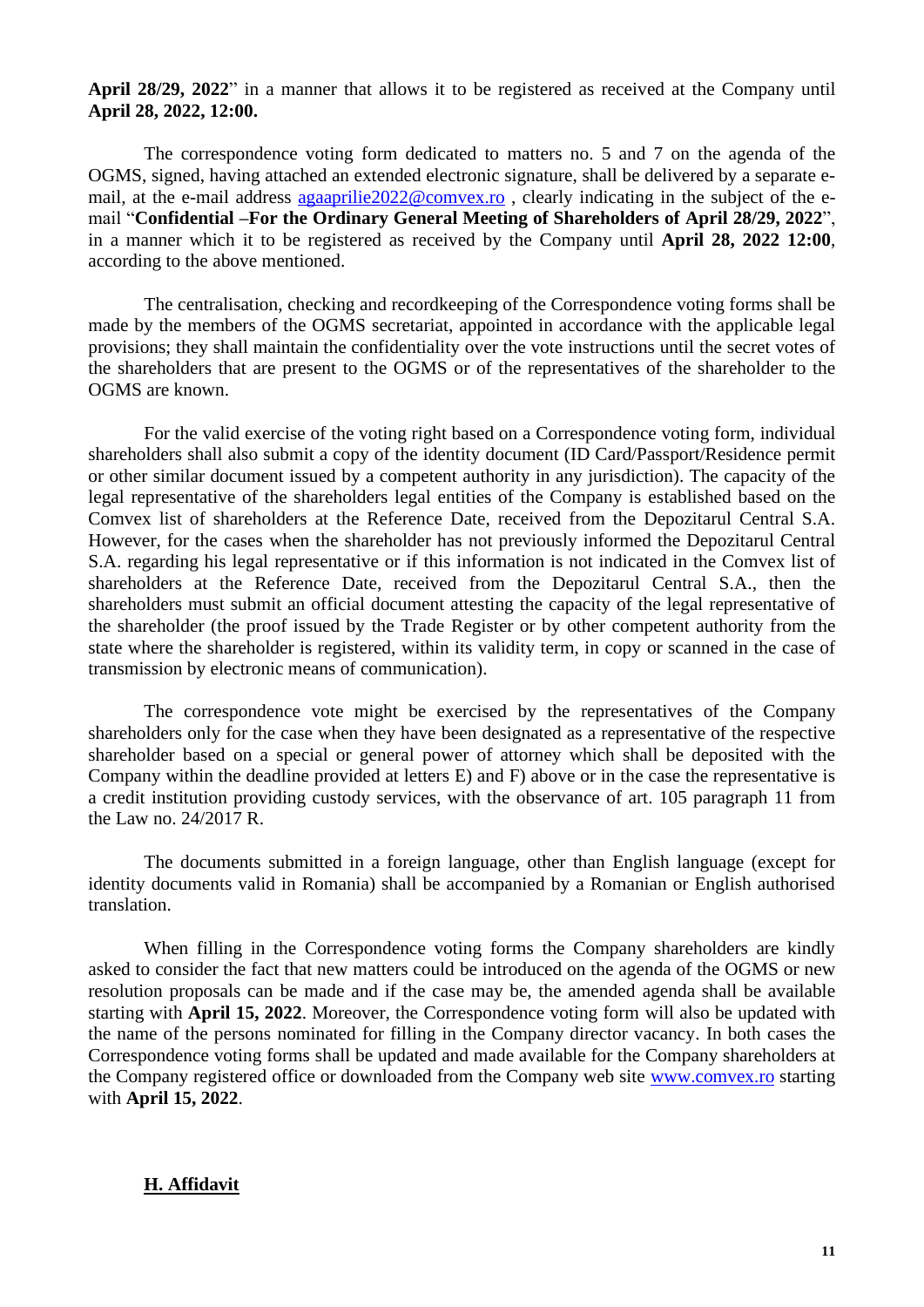If a shareholder is represented by a credit institution providing custody services, it will be able to vote in the OGMS on the basis of the voting instructions received from the Comvex shareholder, without the need for a General or special power of attorney from the shareholder. The custodian shall vote within the General Meeting of Shareholders exclusively in accordance and within the limits of the instructions received from its clients that are shareholders of the Company at the Reference Date.

The credit institution may participate and vote at the OGMS under the conditions in which it presents an Affidavit in accordance with art. 207 of Regulation no. 5/2018, in which to state the following:

a) the name of the Comvex shareholder on behalf of which the credit institution participates and votes in the OGMS;

b) confirmation that the credit institution provides custody services for that shareholder.

An original copy of the affidavit, signed by the legal representative of the credit institution, in original, accompanied by the aforementioned documents, shall be submitted with the registry desk of the Company in a closed envelope (with the mention .**For the Ordinary General Meeting of Shareholders of April 28/29, 2022") until April 26, 2022, 12:00**, or will be sent in original by post / courier services so that it is registered as received at the Company's registry until the date **April 26, 2022, 12:00.** The affidavits, signed, together with the relevant documents, can be sent by e-mail having an extended electronic signature, at the e-mail address [agaaprilie2022@comvex.ro,](mailto:agaaprilie2022@comvex.ro) clearly indicating in the subject of the e-mail "**For the Ordinary General Meeting of Shareholders of April 28/29, 2022**", in a manner which it to be registered as received with the Company registry desk until **April 26, 2022 12:00**.

The verification and validation of the affidavit submitted with the Company will be made by the members of the OGMS Secretariat, designated according to the legal provisions.

#### **I. Other information**

Starting with **March 25, 2022**, the following documents can be downloaded from the Company web site [www.comvex.ro,](http://www.comvex.ro/) investors Relation/ The general Meeting of Shareholders section, or may be reviewed or obtained by the Company shareholders, upon request, at the Company registered office, during business days within working hours respectively between 8:00.- 16:00: **the Summoning notice of the Ordinary General Meeting of Shareholders** (in Romanian and English language), **The List comprising information on the name, domicile and professional qualification of the proposed persons for filling in the Company director vacancy**, as it shall be amended from time to time in accordance with the provisions of letter B above; **The List comprising the nominated persons for filling in the Company director vacancy,** in accordance with the provisions of letter B above starting with April 15 2022; **Special power of attorney forms** for representing the shareholders at the OGMS, forms that shall be updated in accordance with the provisions of letter F above (in Romanian and English language); **Correspondence voting forms** for the attendance and voting of the shareholders at the OGMS, forms that shall be updated in accordance with the provisions of letter G above (in Romanian and English language); **Materials and documents** related to the items on the agenda of OGMS; **Draft resolutions** for the matters on the agenda of OGMS, documents available in Romanian and English language.